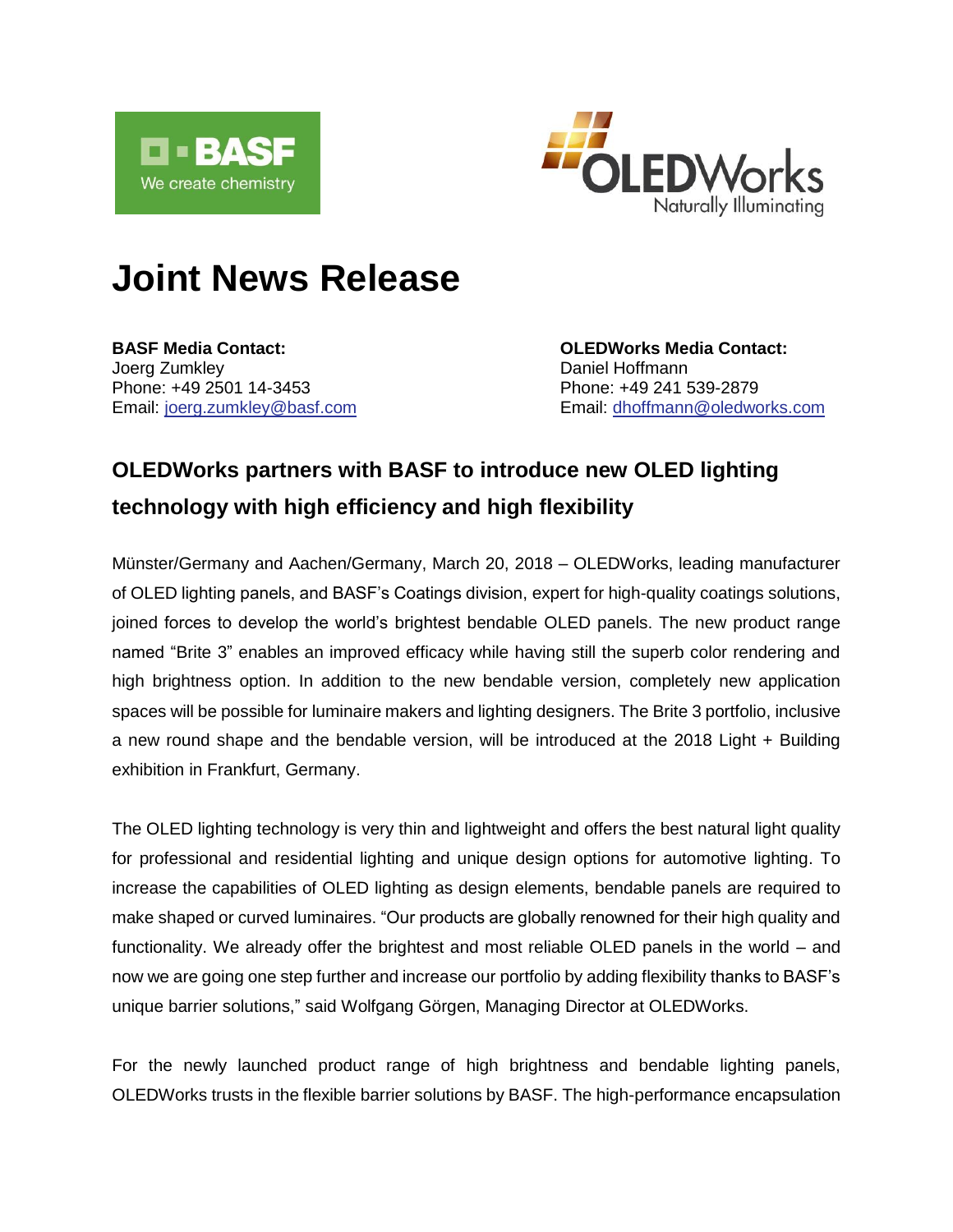protects the panels from degradation through water or oxygen, both present in ambient air, and provides an excellent optical transparency of more than 90 %. In close interaction with OLEDWorks, BASF has developed barrier materials which are crucial to realize flexible thin-film encapsulation for OLED lighting and display application. In the new Brite 3 panels, OLEDWorks uses BASF materials as planarization layer to enable highly reliable thin-film encapsulation.

"We are delighted to work together with OLEDWorks and provide our expertise and technology to develop an innovative product. Our barrier solutions provide comparable barrier protection as glass. But unlike glass, thin-film encapsulation using BASF barrier materials is flexible, lightweight and break-resistant, offering new possibilities for product design and increased reliability in manufacturing for OLED lighting and display customers," said Stephan Klotz, head of Functional Films – NOVAGA at BASF's Coatings division.

### **About BASF's Coatings division**

The Coatings division of BASF is a global expert in the development, production and marketing of innovative and sustainable automotive OEM and refinish coatings, decorative paints as well as applied surface treatments for metal, plastic and glass substrates in a wide range of industries. The portfolio is completed by the "Innovation Beyond Paint" program which aims at developing new markets and businesses. We create advanced performance solutions and drive performance, design and new applications to meet our partners' needs all over the world. BASF shares skills, knowledge and resources of interdisciplinary and global teams for the benefit of customers by operating a collaborative network of sites in Europe, North America, South America and Asia Pacific. In 2017, the Coatings division achieved global sales of about €3.97 billion.

Solutions beyond your imagination – Coatings by BASF. For more information about the Coatings division of BASF and its products, visit [www.basf-coatings.com.](http://www.basf-coatings.com/)

#### **About BASF**

At BASF, we create chemistry for a sustainable future. We combine economic success with environmental protection and social responsibility. The more than 115,000 employees in the BASF Group work on contributing to the success of our customers in nearly all sectors and almost every country in the world. Our portfolio is organized into five segments: Chemicals, Performance Products, Functional Materials & Solutions, Agricultural Solutions and Oil & Gas. BASF generated sales of €64.5 billion in 2017. BASF shares are traded on the stock exchanges in Frankfurt (BAS), London (BFA) and Zurich (BAS). Further information at [www.basf.com.](http://www.basf.com/)